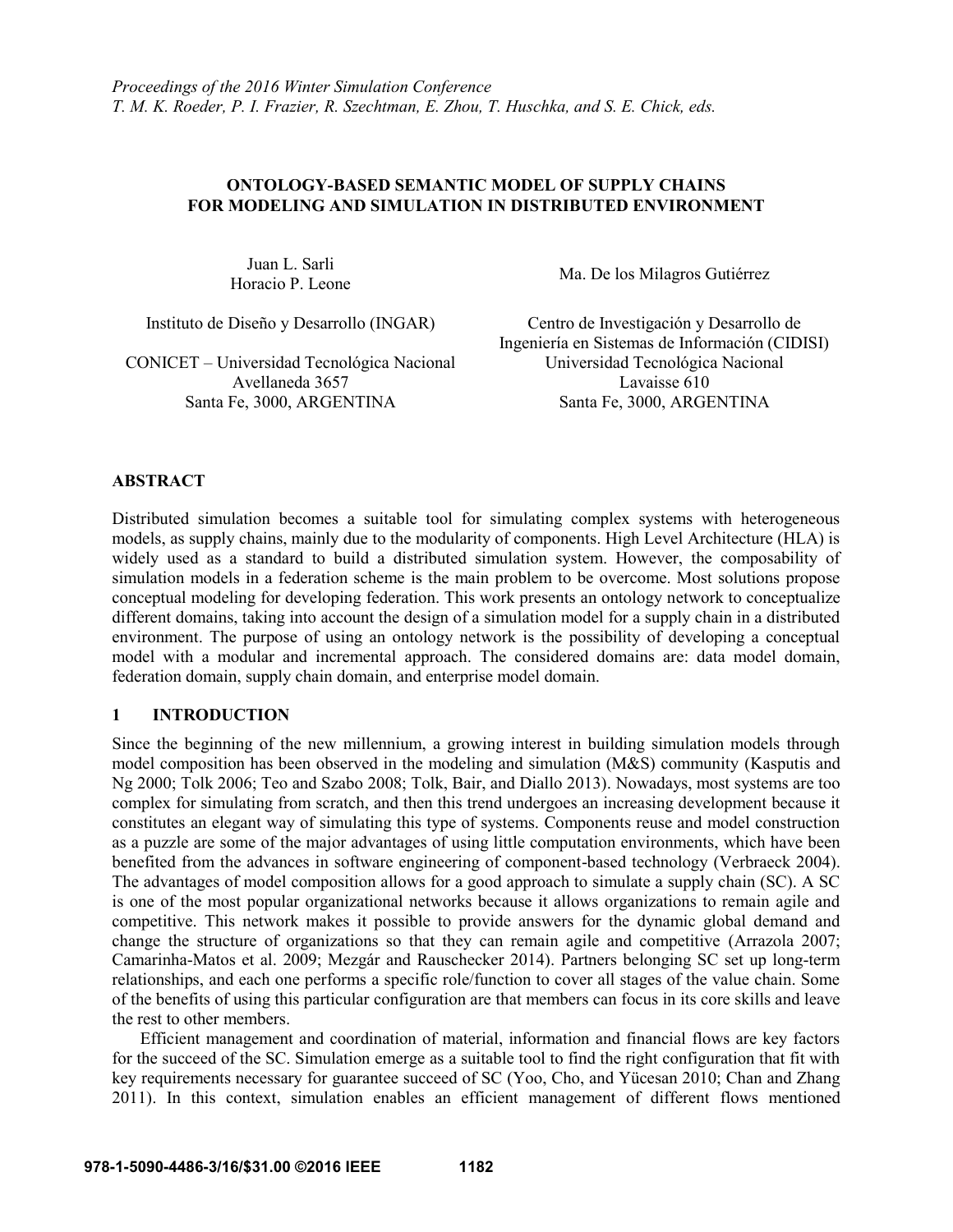previously. However, a SC simulation project can be highly costly in terms of money and time. Also sharing information is not easy because members are afraid to expose their in-house knowledge and processes with other organizations and the absence of a central authority (D'Angelo 2011; S. J. Taylor et al. 2013). This sort of difficulties can be solved with the use of distribute simulation. This approach provides local autonomy, privacy of information and promotes reuse of simulation models. However, the use of distributed simulation entails new problems to overcome as interoperability between different simulators and composing them in a meaningful and valid way as simulator of greater level (Page 2007).

The composability of simulation models allows save efforts in developing simulation models, but a fundamental question arises: How do combine simulation models for achieve a proper composed model? For answer this question, it is necessary to integrate component models and reach interoperability among them. There are different levels of composability: syntactic, semantic and pragmatic. Syntactic composability refers to the components connections and communication. It focuses on the implementation aspects of each simulation component and guarantees the correct and loose-coupled connections between components. Semantic composability checks if composition is semantically valid. Besides, detects if a simulation is composing in a meaningful and valid way (Weisel, Petty, and Mielke 2003; Petty, Weisel, and Mielke 2005). Pragmatic composability addresses whether components are aware of the simulation context in which they are running (Tolk 2006), in this case components know about intent of the use of data (Zeigler and Hammonds 2007).

Ontologies are used to organize the knowledge representation and to capture objects information in a particular domain (Gómez-Pérez, Fernández-López, and Corcho 2004). Ontologies in M&S can be applied to better capture the modeler's perspective (Turnitsa, Padilla, and Tolk 2010). They consider that a better differentiation between conceptualizations enable use, reuse and composability of models and interoperability of simulations. As specifications, ontologies are prescriptive; define a formal semantics for automated information processing (Hofmann, Palii, and Mihelcic 2011). Following in this way, this paper presents an ontology-based semantic model as the foundation for SC M&S in distributed environment. Focuses on the development of an ontology network centered in SC and federation domains and contribute towards semantic interoperability in distributed simulations. Besides, this approach reduces significantly time and effort need it for modeling and developing distributed simulations.

This work is organized as follow. Section 2 presents the related works. Then section 3 presents the main concepts used in the development of this work. Next, the SCFHLA ontology network is presented. Finally, conclusion and future works are shown.

## **2 RELATED WORK**

Different research efforts attempted to produce simulations from composition of simulation models in the last years (Barnett and Miller 2000; Zacharewicz, Chen, and Vallespir 2008; Snively, Leslie, and Gaughan 2013). In these research investigations, the most challenger task is build the Federation Object Model (FOM) which contains common structures and meaning of shared data for simulate an HLA federation. In other words, FOM gives semantic to HLA simulation. Besides, in HLA standard there are no guidelines to define FOM so develop it requires a significant amount of time, effort and manual labor.

The use of ontologies in M&S for knowledge representation is a good idea even though not a new, some examples are the works presented by (Benjamin, Patki, and Mayer 2006; Bell et al. 2007; Silver, Hassan, and Miller 2007; Taylor et al. 2010; Dragoicea et al. 2012). Some of them have mechanism to model validation and execution of models in web environment. These works assume that simulation models are available in a repository and that exists open source models for use in a collaborative way. But, none of these contributions employs an ontology network and in consequence, they are not take advantage of them. The primary focus of this work it is an approach to semi-automatic generation of FOM. To do that, this work use an ontology network that adopts a semantic model of SC domain presented in (Sarli and Gutiérrez 2015). The ontology network uses meta-relations and derived axioms to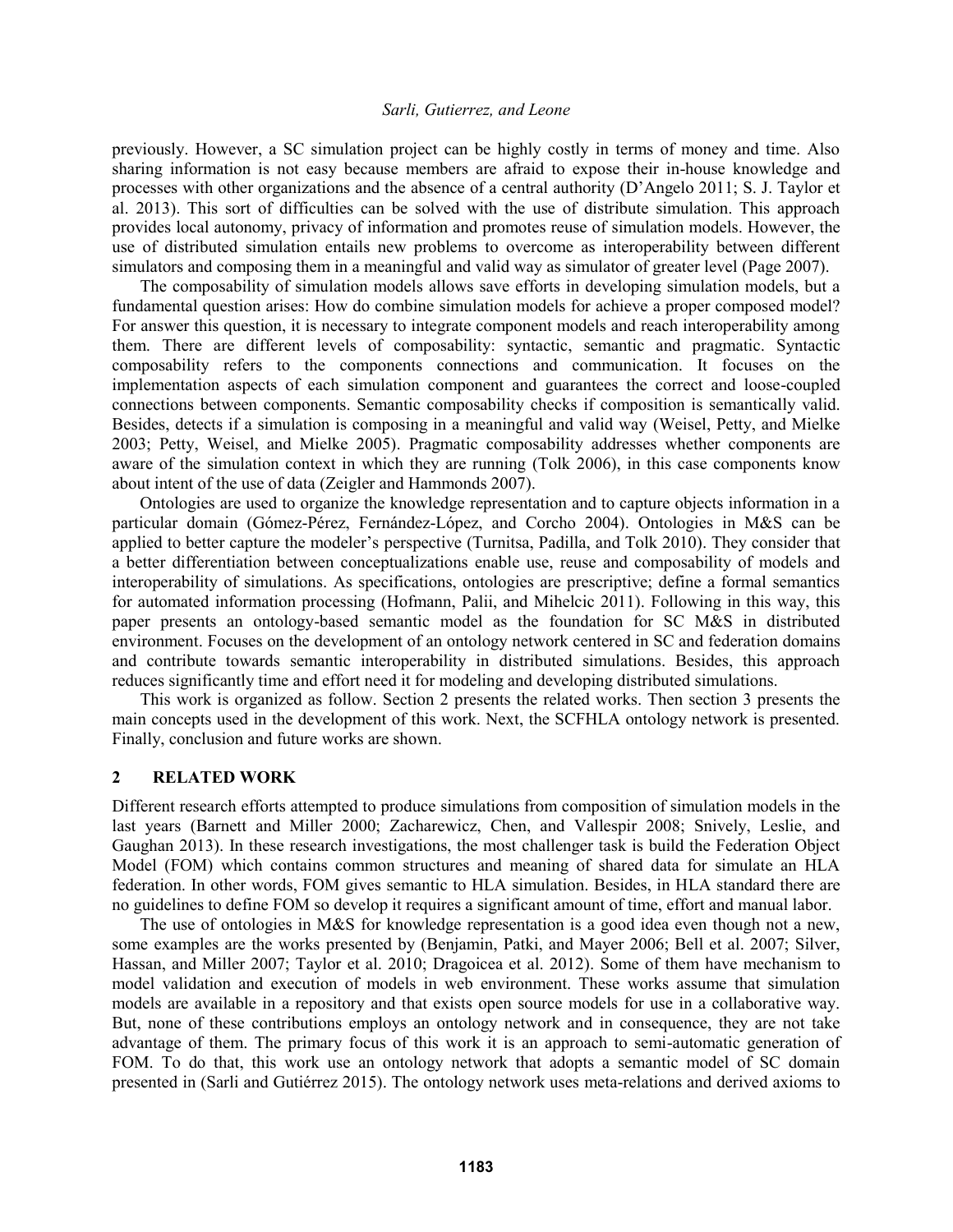map concepts from SC domain to simulation domain, thus specific simulation knowledge and necessary effort to build FOM is decreased.

## **3 FOUNDATIONS**

## **3.1 Ontology Definition**

An ontology gives an explicit definition of the shared conceptualization of a certain domain (Gómez-Pérez, Fernández-López, and Corcho 2004). From a pragmatic perspective, ontology can be defined as a representational artifact based on four kinds of modeling components: concepts, roles, restrictions and individuals. Concept represents classes of objects. Roles describe binary relations among concepts; therefore they also give description of properties of concepts. Restrictions are used to express properties of roles, i.e. cardinality. Individuals represent instances of classes, i.e. objects. Additionally, it is possible to use axioms and rules to infer new knowledge. Axioms are logical sentences always true that express the properties of model paradigm. Rules are logical sentences that express characteristics of the domain, i.e. business rules. The component that differentiates ontology from taxonomy is the set of rules. This set has to be expressed in an appropriate logical language. Considering that the Ontology Web Language (W3C 2015a) language is the standard for implementing an ontology and this is not always enough to do some deduction, then it is needed to combine OWL with other representation formalism as rules. One of the integration approaches is the Semantic Web Rule Language (SWRL), which provides the ability to express Horn-like rules in terms of OWL concepts (O'Connor et al. 2005).

In order to extract information from OWL ontologies a query language is needed. The most powerful language is Semantic Query-Enhanced Web Rule Language, which is based on the SWRL rule language and uses SWRL's strong semantic foundation as its formal underpinning. It also contains novel set operators that can be used to perform closure operations to allow limited forms of negation as fail-true, counting, and aggregation (O'Connor and Das 2009).

# **3.2 Ontology Network**

An ontology network is a set of ontologies related together via a variety of different relationships such as mapping, modularization, version, and dependency. The elements of this set are called Networked Ontologies (Allocca, D'Aquin, and Motta 2009). An ontology network differs from a set of interconnected individual ontologies in the relations among ontologies since in an ontology network the meta-relationships among the networked ontologies are explicitly expressed (Díaz et al. 2011). There are some models that cover both the syntactic and semantic aspects of dealing with ontology relationships in networked ontologies. In the Descriptive Ontology of Ontology Relations ontology, general relations between ontologies, such as includedIn, equivalentTo, similarTo, and versioning were defined by using ontological primitives and rules (Allocca, D'Aquin, and Motta 2009).

Concerning a support for implementing and managing ontology networks, the NeOn Project can be mentioned. NeOn has developed open service-centered reference architecture for managing the complete life cycle of networked ontologies and metadata. This architecture is realized through the NeOn Toolkit and complemented by the NeOn methodology, which is a scenario-based methodology that supports the collaborative aspects of ontology development and reuse (Suárez-Figueroa, Gómez-Pérez, and Fernández-López 2012). From a model integration point of view, within an ontology network, each ontology conceptualizes a specific domain and plays a particular role. Then, the main advantage of using an ontology network is the conceptualization of a given domain in a modular way. The networked ontology is small enough to be understandable by any person and its maintenance is easy. In addition, several ontology designers could work on different networked ontologies concurrently.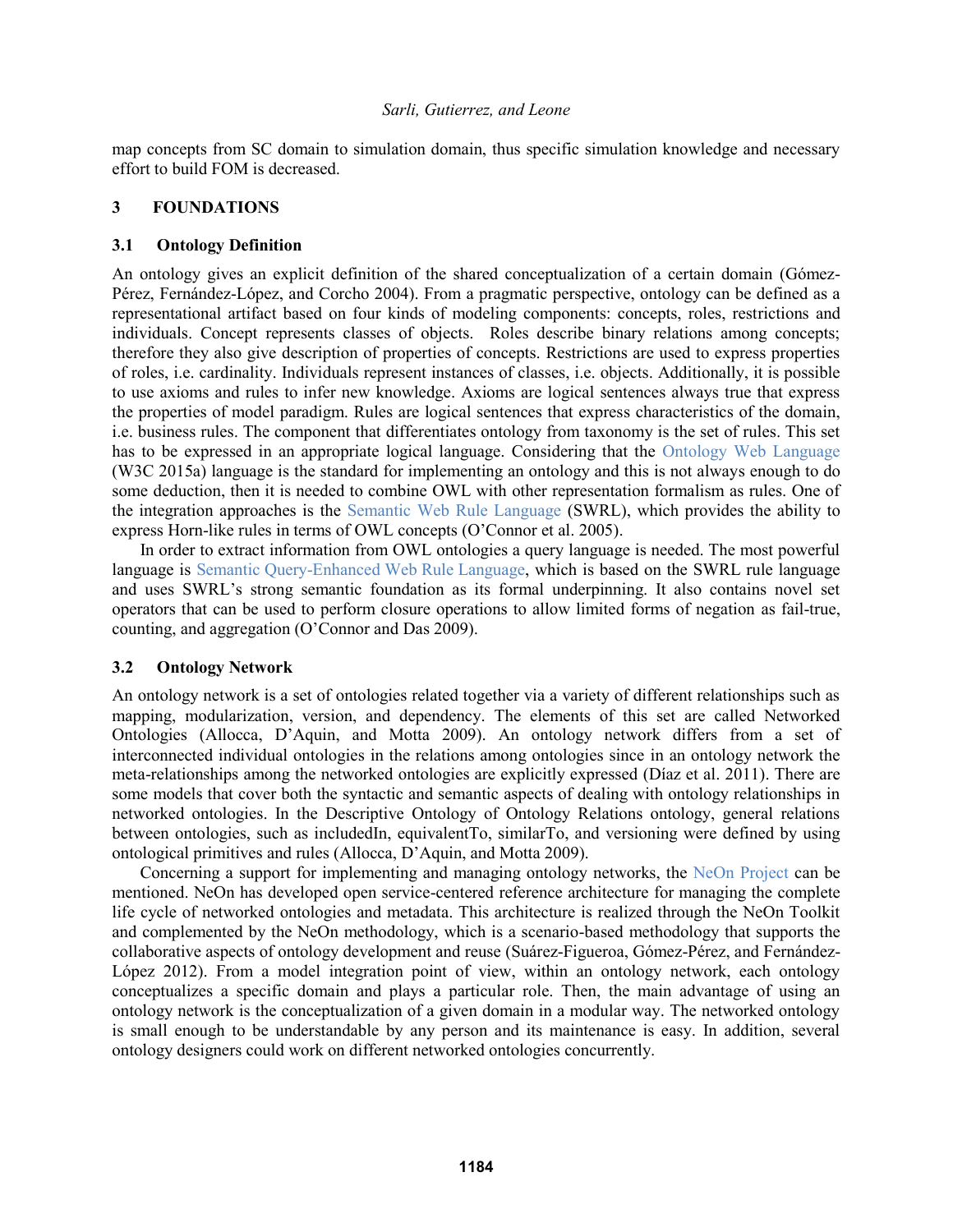# **3.3 SCOR Model**

The SC Operation Reference (SCOR) model is the product of SC Council organization and presents the most relevant concepts for modeling a SC. Besides, allows compare and evaluate the performance of the overall SC and its particulars activities. It is a conceptual model that provides a common terminology and facilitates understanding throughout the SC. This model helps to analyze measure, set objectives of performance, establish upgrades opportunities, identify best practices and prioritize projects in the SC management.

SCOR is organized around six major management processes: Plan, Source, Make, Deliver, Return, and Enable. In addition, it defines three hierarchical levels of processes, which are presented in Table 1.

| #Level | <b>Name</b>   | <b>Description</b>                                                        |
|--------|---------------|---------------------------------------------------------------------------|
|        | Scope         | Define types of process, scope and content of SC                          |
| 2      | Configuration | Define category of process and the operations strategy                    |
|        | <b>Steps</b>  | Define elements of process and the configuration of individual<br>process |

|  |  | Table 1: SCOR Processes. |
|--|--|--------------------------|
|--|--|--------------------------|

At all levels, the model provide key performance indicators, which are systematically divided into five performance attributes: Reliability, Responsiveness, Agility, Costs and Asset Management (Assets).

According to SCOR model a performance attribute is a grouping of metrics used to express a strategy. An attribute itself cannot be measured; it is used to set strategic direction. SCOR metrics are organized in a hierarchical structure, describing level-1, level-2 and level-3 metrics. Relationship between these levels is diagnostic. In example, level-2 metrics serve as diagnostics for level-1 metrics. This means that by looking at the performances of the level-2 metrics it can explain performance gaps or improvements for level-1 metrics. This type of analysis is referred to as metric decomposition or root-causing (SCOR 2012).

# **4 SCFHLA ONTOLOGY NETWORK**

This section presents the ontology network. It is based in previous work (Gutierrez and Leone 2014) and it presents a framework for supporting the semantic interoperability of simulators that belong to a federation for simulate a SC. This semantic model have four specific domains: data model domain, modeling through the Base Object Model Ontology (BOMOnto); federation domain modeling through HLA Federation ontology (HLAFed); SC domain, modeling with SC Knowledge ontology (SCK); and finally, enterprise model domain, modeling with Enterprise Model Ontology (EMOnto). Figure 1 shows the SC Federation HLA (SCFHLA) network, its main concepts and the meta-relationships between the domain ontologies. The meta-relationships are represented with dotted line, while the relationships in each domain are drawing with continuous line. The meta-relation *evaluates* links *Metric* belonging to SCK with *Federation* belonging to HLAFed and *isEvaluatedBy* is the inverse meta-relation. In other hand, *Federation* and *SupplyChain* are related through *performs* relationship. Also *Federate* and *Participant* are related through *representA* meta-relationship. The meta-relationship *isSimulatedBy* associates an EM concept belonging EMOnto ontology with *Federate* concept. A *BusinessProcess* is connected with a *CompanyProcess* through *implementedBy* relationship and an *ObjectModel* is related with *BOM* concept from BOMOnto by *similarTo* meta-relationship.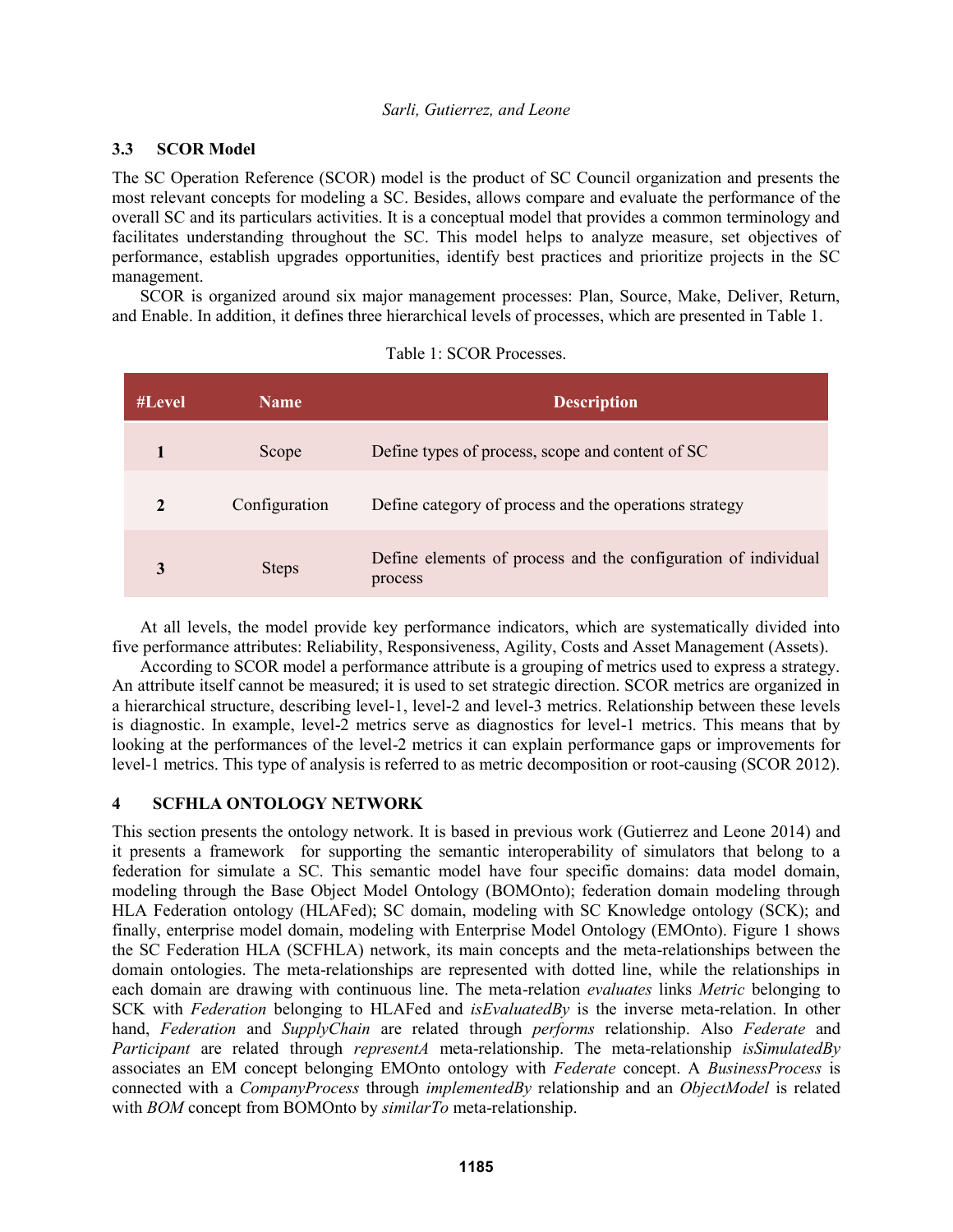In this work, the focus is on two domains of the network: federation and supply chain. These domains it outline the main concepts of HLA federation and a SC based on SCOR model respectively. The SCK ontology facilitates modeling in terms of process, metrics, goals and relations among processes. These terms are friendly for a SC modeler, but not necessarily know federation concepts used for simulating the SC. Then, the HLAFed ontology is required for satisfy this lack of knowledge about federations in HLA. In this sense, the goal of both ontologies in the network is transform business rules of a SC in a conceptual model of objects for a HLA federation. This transformation is feasible by meta-relationships among concepts in the ontologies that paving the way. Therefore, the modeler can focus in modeling the SC concepts and rest in the ontologies to transform these concepts in federation concepts.



Figure 1: SCHFLA network.

# **4.1 SCK and HLAFed Ontologies**

Figure 2 presents SCK ontology. The main concept is *SupplyChain*, representing a SC model. A SC is conforming by processes related to each other, and then *BusinessProcess* concept is models process. *BusinessProcess* is an abstract concept that encapsulates common attributes to all types of process defined in SCOR. This concept has three sub concepts: *Process*, *SubProcess*, and *Task*. *Process* models a scope process of SCOR, *SubProcess* represents a configuration process, and finally *Task* defines a step process of SCOR (defined in Table 1). According to SCOR, a process can be decomposed in sub processes and each one can be decomposed in tasks. Then, for modeling this decomposition the relationship *hasSubprocess* is defined. In order to represent relation among participant of a SC the *Relation* concept is defined. It represents information and material flow among processes. A SC can be modeled as a set of processes and his relations, therefore the *formed* and *contains* relationships are defined between *SupplyChain* and *BusinessProcess*, and *SupplyChain* and *Relation* respectively.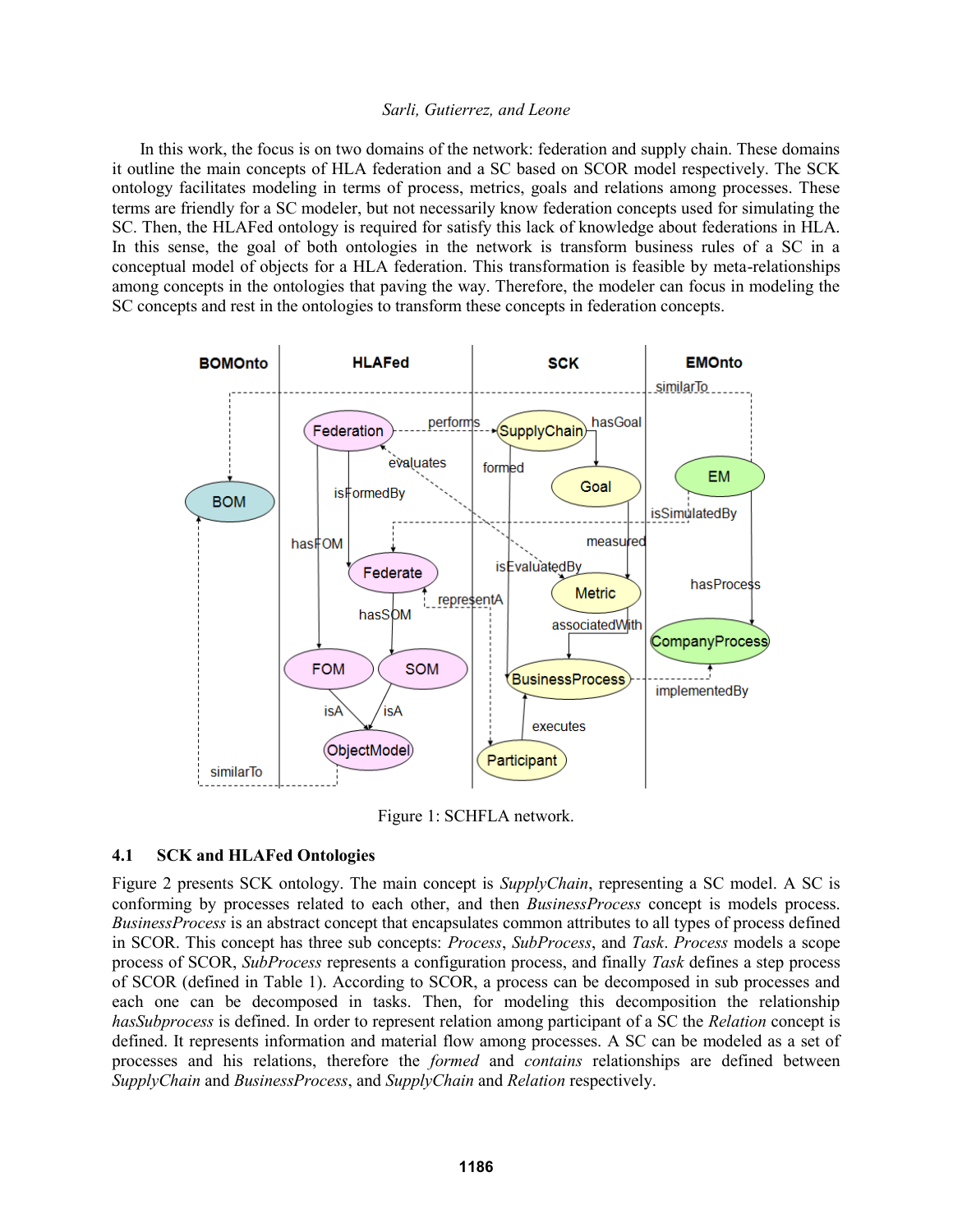A SC has a purpose, a goal that seeks to achieve so SCK define a *Goal* concept for that. The goals of a SC have associated certain performance attributes that set the strategic direction of the SC, in some way, defines that evaluate for reach the goal of a SC. The concept *PerformanceAttribute* is modeled for this reasons. Conforming to SCOR model a performance attribute cannot be measured by himself, then is necessary establish some key performance indicators for disclose their performance. The indicators frequently are named metrics and a *Metric* concept is defined for this purpose. A metric uses certain information about processes for realize his calculations and obtain an evaluation of a performance attribute. Metrics are organized in a hierarchy, similar to processes, and each level have different needs of information for calculate his value.

 A metric needs a formula to determine its calculation. Then, SCK define the *Formula* concept that has variables which can be atomic or complex. *Variable*, *AtomicVariable* and *ComplexVariable* are defined to represent these concepts. A formula stores the result of its calculation, his equation and unit. Too, a formula is composed for a set of variables and each of them measures a particular resource. An atomic variable measures a certain property of resource, whereas a complex variable measures an aggregate feature of a resource.

Each process in the SC has an owner responsible of its execution. Each participant has a role that determines their SC functions. The concepts *Participant* and *Role* are defined to represents this situation respectively. A role is specialization in three subclasses: *Source*, *Make*, and *Deliver*, conceptualizing the most typical roles used in the SC modeling .The *Source* role defines interactions for obtain goods and/or services. Furthermore, *Make* role has interactions to transform raw materials into finished goods. Finally, *Deliver* role execute actions to deliver intermediate o finished goods and services.



Figure 2: SCK ontology.

Figure 3 presents HLAFed ontology. This ontology conceptualizes HLA simulation concepts. The *Federation* and *Federate* are some of the main concepts. Each federation must have an initiator, which is responsible for constituting the federation and invite to join the rest of participants. The initiator is represented with the *Administrator* concept.

Both a federation and a federated have object models defined as *ObjectModel*, specialized in *FOM* and *SOM* (Simulator Object Model). The object model has objects and interactions for manage and use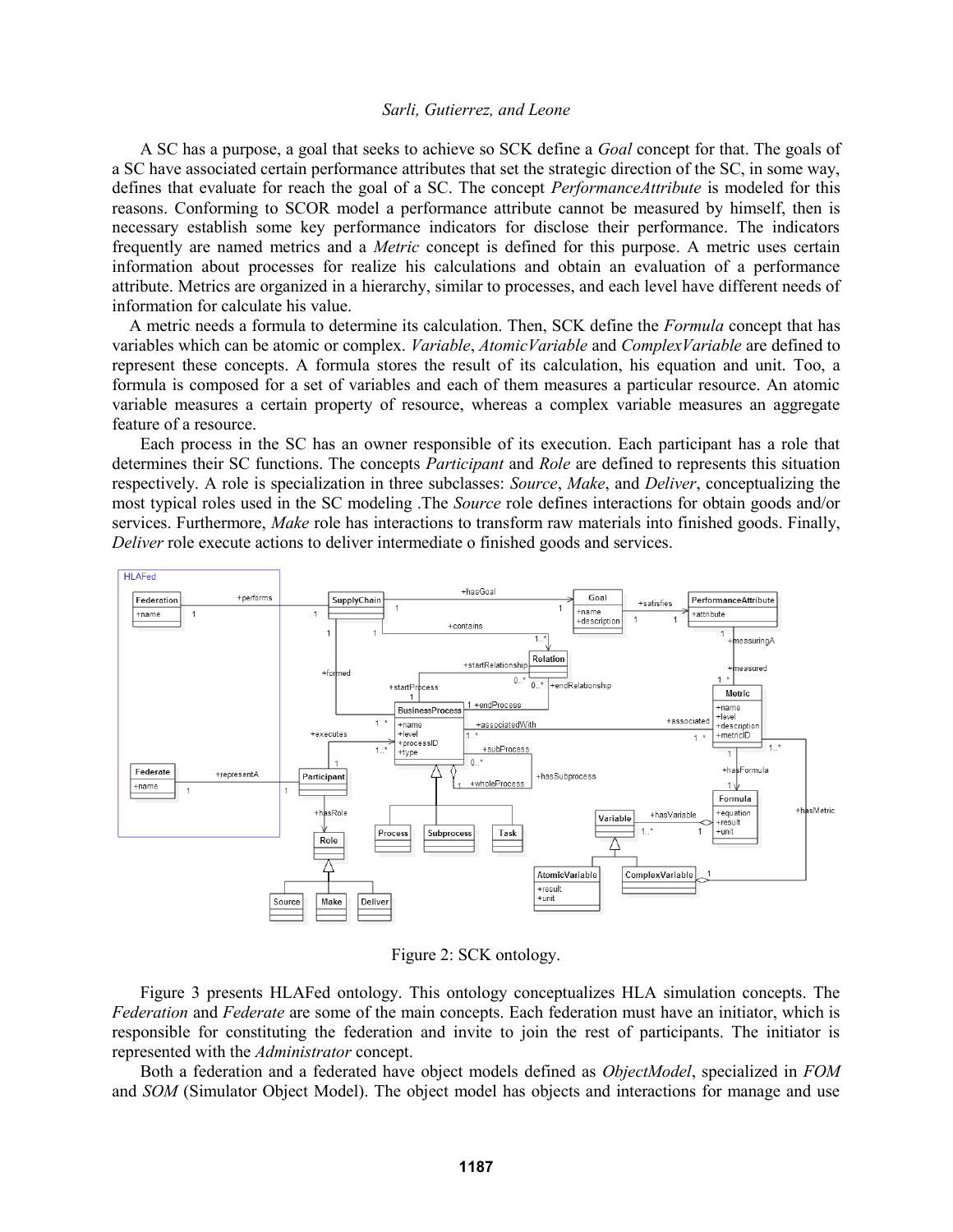the services provided by a HLA implementation used to simulate. In this case, object and interactions for management are represented for *MOMObject* and *MOMInteraction* concepts respectively. Also, object model has objects and interactions defined by user provided by the simulation models members of the federation. Moreover, a federated owns some objects on which it performs read/write operations to represent state. These objects are called *ObjectClass.* The interactions of explicitly send messages between federates are called *InteractionClass*.

An object owned by a federate has certain attributes to determine state and properties (i.e.: data type, ownership, update type). In the ontology, *Attribute* and *Property* are modeled for this purpose. Interactions have different types of parameters to send messages, and they store information to be sent to another federated member. As a consequence, the concept *Parameter* is defined.



Figure 3: HLAFed ontology.

### **4.2 SCK and HLAFed Implementation**

Both SCK and HLAFed are implemented using Protégé 4.3 version tool (Stanford 2016). To implement these ontologies, it is necessary to transform class diagrams of Figure 2 and 3 into domain ontology and interconnecting them. The following criteria are applied in this task:

- The classes from class diagram are transformed into OWL classes from Protégé.
- The relationships from class diagram are mapped in Object Properties from Protégé.
- The attributes from class diagram are translated into Data Properties from Protégé.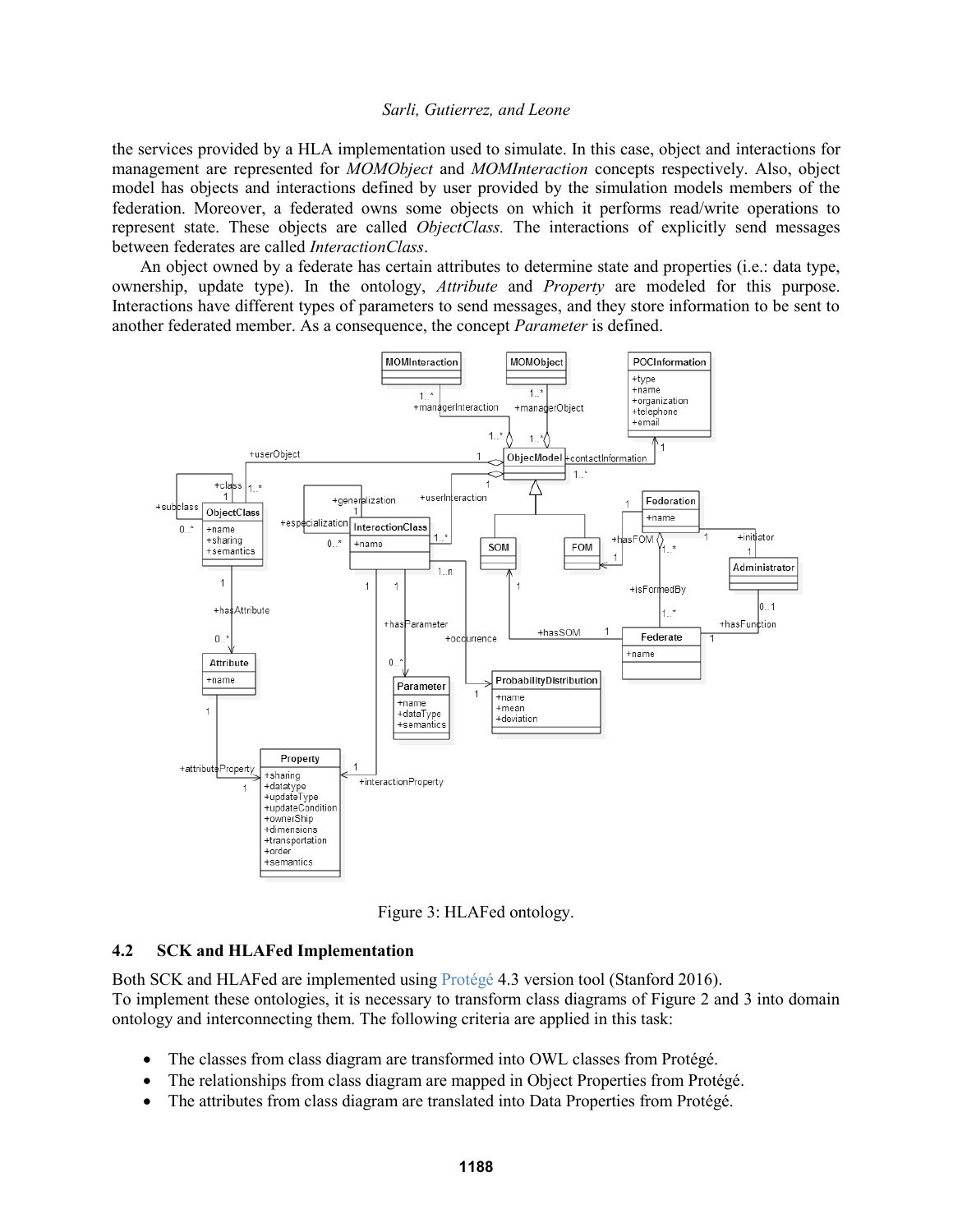Also, some rules are added to ontologies so as to restrain the open world conception and have a suitable model of reality. Figure 4 presents the following rule implemented in SWRL: *If a metric is of level two then his formula has only atomic variables.*



Figure 4: A rule implemented with SWRL.

#### **4.3 Ontology Network Workflow**

The Figure 5 presents a process that describes how to use SCFHLA ontology network. The process is composed with three components a Modeling Tool, SCFHLA and a Runtime Infrastructure (RTI) implementation of an HLA standard.



Figure 5: Process for make use of SCFHLA.

The first step in the process is denominated *Domain Modeling*. Modeling tool receives concepts related to a specific SC as input from end user. Then, the output of this step is a SC model with SCOR concepts like performance attributes, metrics, process and goals. The second step is denominated *Knowledge Standardization*; here the input is the output of the first step. SCFHLA ontology network uses the input to instantiate SCK concepts, through the meta-relations and derived axioms can relate to HLAFed concepts. The participants of a SC are mapped to federates, the relations between processes are mapped to interactions classes and variables of metrics are mapped to objects classes. With this information and with transformation rules to map instances of HLAFed on a document with extensible markup language (W3C 2015b) format, the FOM can be generated automatically. Then, SCFHLA provides as output the FOM in an xml archive. Finally, the third step is denominated *Simulation Process*; here an RTI implementation takes as input the FOM and simulates the SC with the respective simulation components. The simulation components need to be consistent with SCOR processes to gather information needed to calculate SCOR metrics. Once the SC simulation is finished, metric with calculated values are provided as output.

As a small example, the following situation is summed: Two companies collaborate in a fruit juice SC, a factory and a supplier. In this SC, the supplier is responsible for supplying fruit to the factory, and this relation is named "send raw materials". Companies are interested in determining if the time of "send raw materials" is relevant in order fulfillment time. The time needed by the supplier to send supplies to the factory and the time needed to complete an order are measured as Delivery Cycle Time and Order Fulfillment Time SCOR metrics respectively. In the modeling tool, the above explained situation must be modeled with two processes: On the one a source process with a source stocked product strategy for supplier and on the other hand a make process with a make to stock strategy for factory. The relationship "send raw materials" can be modeled with a relation denominated deliver supplies. In SCFHLA, the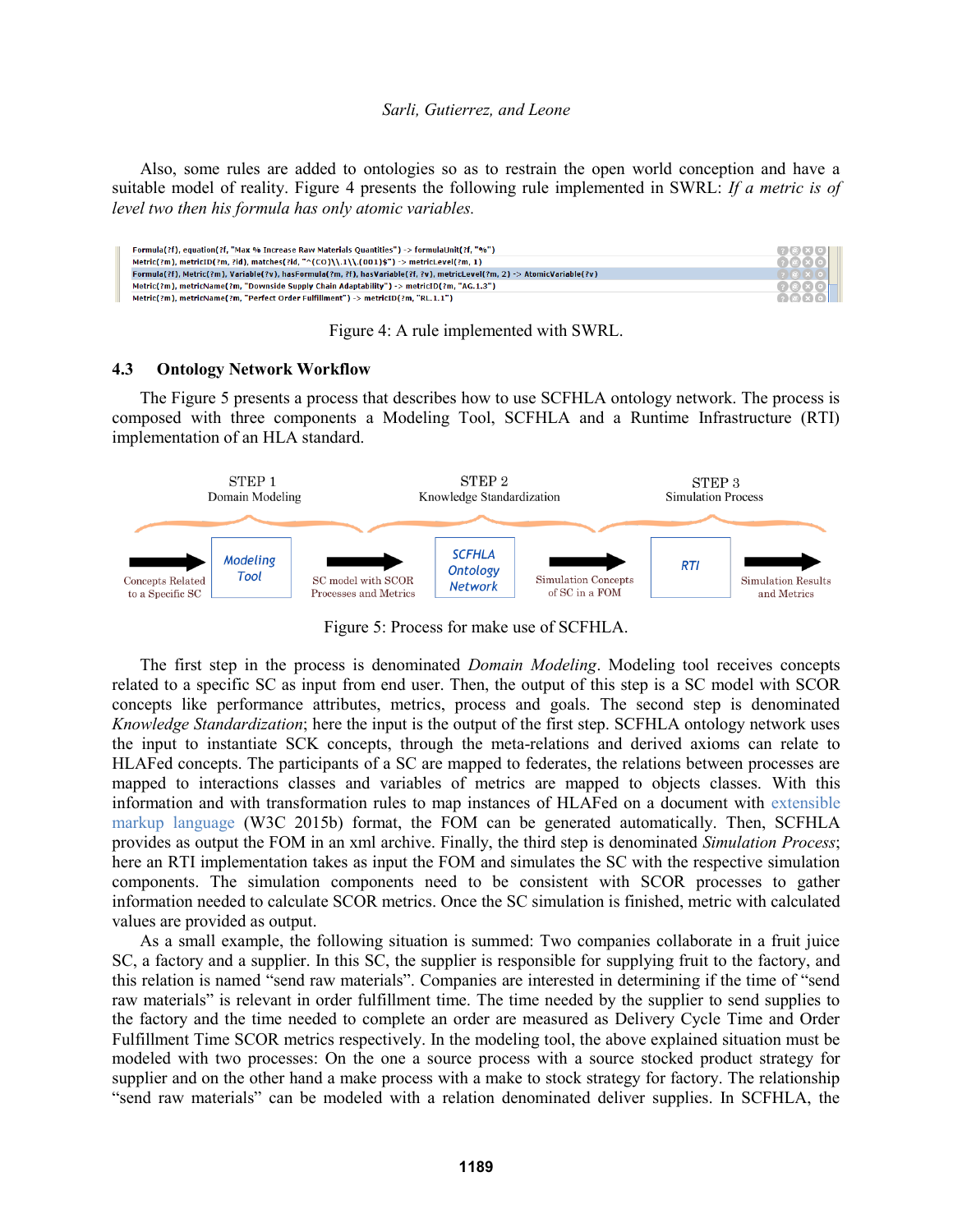processes and relation from modeling tool are instantiated in SCK concepts (*process*, *subprocess* and *relation*) and related in the following HLAFed concepts: The supplier and factory are modeled as *federates*, relation deliver supplies is modeled as *interaction class*; in both cases instances are named with same name used above. Also, to analyze status of deliver supplies interaction an *object class* named state order is instantiated. The FOM is generated as output of SCFHLA and then to explain how FOM is composed, interaction deliver supplies is shown in Figure 6.

> <interactionClass name = "DeliverSupplies"  $sharing = "Publishedubscript"$  $dimensions="NA"$ transportation = "HLAreliable" order = "TimeStamp" semantic = "interaction between supplier and factory">  $dataType = integer$ semantics = "item identifier"/> <parameter name = "deliveryDate"  $dataType = date$ semantics = "delivery date of the order"/>  $dataType = integer$ semantics = "quantity of supplies to deliver"/>  $\triangleleft$ interactionClass>

Figure 6: Extract of a FOM.

An RTI implementation like poRTIco (Portico 2016) can simulate the federation composed by supplier and factory using the FOM generated for SCFHLA. Given the interest of SC in the relation between delivery time and order fulfillment time, simulation obtains as result the Delivery Cycle Time and Order Fulfillment Time SCOR metrics with calculated values. Finally, Figure 7 shown the example presented before.



Figure 7: Use of SCFHLA in an example.

# **5 CONCLUSION AND FUTURE WORK**

This work has shown a preliminary ontology network whose purpose is to conceptualize the SC simulation domain in a distributed environment. The modularizations provided by this network helps in focusing the attention on a particular domain and incrementally building a more general model by relating different ontologies. The concepts related to SC simulation domain were presented. This work is mainly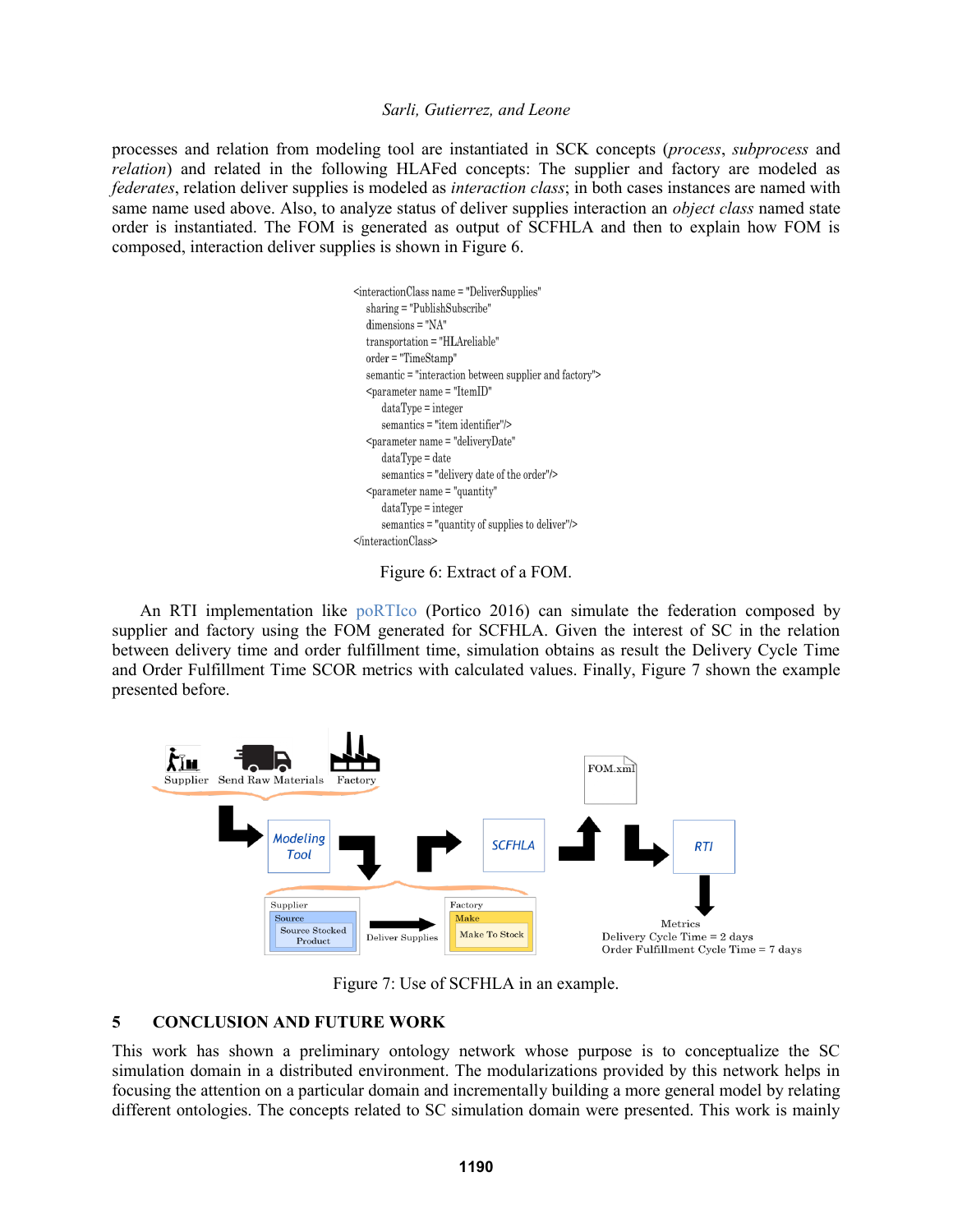focused on describing two particular domains: federation and SC. Therefore, SCK ontology conceptualizes not only the artifacts proposed in SCOR model but also relationships and restrictions among concepts that are not present in SCOR, resulting in an improvement in the use of such a reference model.

HLAFed ontology presents the main concepts needed to build a federation model according to the HLA standard. Note that the data model conceptualization is represented in a different domain (BOMonto), making modular and incremental development easier. Through an ontology network, it is possible to add a new ontology and relate it with the existing ones.

The developed ontologies have been implemented using Protégé. Some SWRL rules were executed to validate the ontology coverage.

Current research work is aimed to adding new concepts and relationships to improve SCFHLA. At the same time, expert knowledge on the modeling domain is being captured and translated as SWRL rules with the aim of providing the basis for a tool that are an expert in guiding users. In addition, a web based tool for supporting the generation of a SC federation is meant to be developed by using the ontology network presented in this paper.

Furthermore, the definition of transformation rules for mapping HLAFed concepts in a FOM and rules to transform SCK concepts in simulation models constitute some of the issues that are subjected to the authors' future work. Also, all the information needed to generate the simulations models is contained in concepts business process, task, metrics, formula and variable of SCK. To perform this task, a SCOR simulation framework is being developed in DEVSJAVA (Arizona State University 2012) to create SCOR processes, tasks, and metrics. This is an important contribution to develop SC simulation development so as to save time and effort in building simulation from scratch.

### **ACKNOWLEDGMENTS**

Authors want to acknowledge financial support provided by Universidad Tecnológica Nacional and CONICET for carrying out the present research work.

### **REFERENCES**

Allocca, C., M. D'Aquin, and E. Motta. 2009. "DOOR: Towards a Formalization of Ontology Relations." In *Proceedings of the International Conference on Knowledge Engineering and Ontology Development* 1:13–20. Funchal - Madeira, Portugal.

Arizona State University. 2012. "DEVSJAVA". https:/acims.asu.edu/software/devsjava/.

- Arrazola, J. 2007. "Towards a New Model: The Globally Integrated Enterprise." *Universia Business Review* 14 (May):108–18.
- Barnett, M. W., and C. J. Miller. 2000. "Analysis of the Virtual Enterprise Using Distributed Supply Chain Modeling and Simulation: An Application of e-SCOR." In *Proceedings of the 2000 Winter Simulation Conference,* edited by J. A. Joines, R. R. Barton, K. Kang, and P. A. Fishwick, 352-355. Piscataway, New Jersey: Institute of Electrical and Electronics Engineers, Inc.
- Bell, D., S. de Cesare, M. Lycett, N. Mustafee, and S. J. Taylor. 2007. "Semantic Web Service Architecture for Simulation Model Reuse." In *11th IEEE Symposium on Distributed Simulation and Real Time Applications* 129–136. IEEE.
- Benjamin, P., M. Patki, and R. Mayer. 2006. "Using Ontologies for Simulation Modeling." In *Proceedings of the 2006 Winter Simulation Conference*, edited by L. F. Perrone, F. P. Wieland, J. Liu, B. G. Lawson, D. M. Nicol, and R. M. Fujimoto, 1151–1159. Piscataway, New Jersey: Institute of Electrical and Electronics Engineers, Inc.
- Camarinha-Matos, L. M., H. Afsarmanesh, N. Galeano, and A. Molina. 2009. "Collaborative Networked Organizations – Concepts and Practice in Manufacturing Enterprises." *Computers & Industrial Engineering* 57(1):46-60.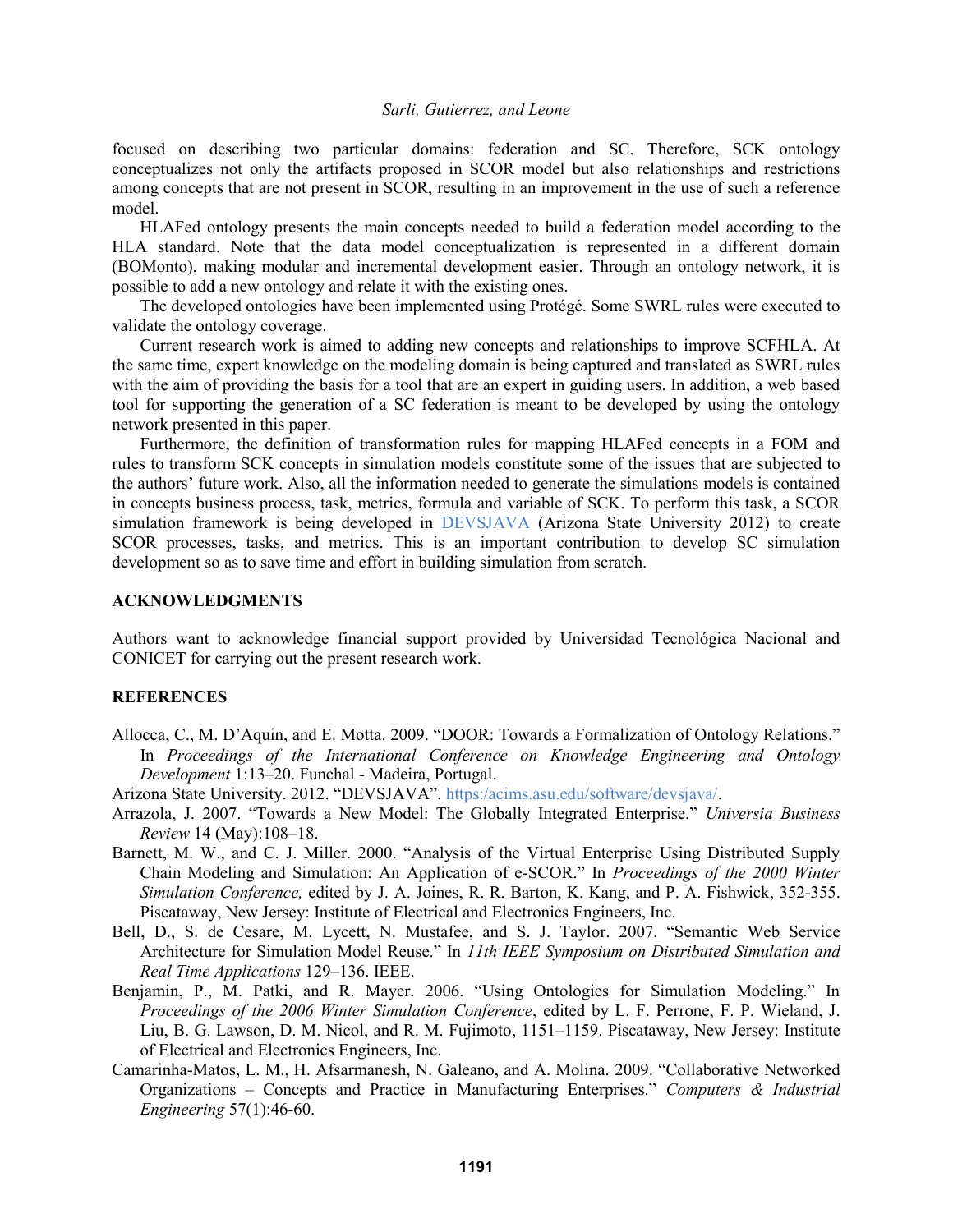- Chan, F. T. S., and T. Zhang. 2011. "The Impact of Collaborative Transportation Management on Supply Chain Performance: A Simulation Approach." *Expert Systems with Applications* 38(3):2319–2329.
- D'Angelo, G. 2011. "Parallel and Distributed Simulation from Many Cores to the Public Cloud." In *High Performance Computing and Simulation (HPCS), 2011 International Conference on* 14–23. IEEE.
- Díaz, A., R. Motz, E. Rohrer, and L. Tansini. 2011. "An Ontology Network for Educational Recommender Systems." In *Educational Recommender Systems and Technologies: Practices and Challenges* 67–93.
- Dragoicea, M., L. Bucur, W.-T. Tsai, and H. Sarjoughian. 2012. "Integrating HLA and Service-Oriented Architecture in a Simulation Framework." In *12th IEEE/ACM International Symposium on Cluster, Cloud and Grid Computing* 861–866. IEEE.
- Gómez-Pérez, A., M. Fernández-López, and O. Corcho. 2004. *Ontological Engineering*. Advanced Information and Knowledge Processing. London: Springer-Verlag.
- Gutierrez, M., and H. P. Leone. 2014. "Composability Model In A Distributed Simulation Environment For Supply Chain." *Iberoamerican Journal of Industrial Engineering* 5(10):55–69.
- Hofmann, M., J. Palii, and G. Mihelcic. 2011. "Epistemic and Normative Aspects of Ontologies in Modelling and Simulation." *Journal of Simulation* 5 (3): 135–146.
- Kasputis, S., and H.C. Ng. 2000. "Composable Simulations." In *Simulation Conference, 2000. Proceedings. Winter,* edited by J. A. Joines, R. R. Barton, K. Kang, and P. A. Fishwick 2:1577–1584.
- Mezgár, I., and U. Rauschecker. 2014. "The Challenge of Networked Enterprises for Cloud Computing Interoperability." *Computers in Industry* 65 (4): 657–74.
- O'Connor, M., and A. Das. 2009. "SQWRL: A Query Language for OWL." *6th Workshop OWL: Experiences and Directions*. Chantilly, VA, United States.
- O'Connor, M., H. Knublauch, S. W. Tu, and M. A. Musen. 2005. "Writing Rules for the Semantic Web Using SWRL and Jess." *Protégé With Rules WS.* Madrid, Spain.
- Page, E. H. 2007. "Theory and Practice for Simulation Interconnection: Interoperability and Composability in Defense Simulation." In *Handbook of Dynamic System Modeling*, edited by P. A. Fishwick, 16:1–16:11. CRC Press.
- Petty, M. D., E. W. Weisel, and R. Mielke. 2005. "Composability Theory Overview and Update." In *Proceedings of the Simulation Interoperability Workshop* 431–437. San Diego, California, USA.
- "Portico." 2016. Accessed March 30. https://www.porticoproject.org/comingsoon/.
- Sarli, J. L., and M. Gutiérrez. 2015. "SCK: Una Ontología Para Evaluar La Performance de Una Cadena de Suministro En Ambientes de Simulación Distribuida." In *1st Argentine Symposium on Ontologies and their Applications* 31–40. Rosario, Argentina.
- *SCOR*. 2012. The Supply Chain Council.
- Silver, G. A., O. A-H. Hassan, and J. A. Miller. 2007. "From Domain Ontologies to Modeling Ontologies to Executable Simulation Models." In *Proceedings of the 2007 Winter Simulation Conference*, edited by S. G. Henderson, B. Biller, M.H. Hsieh, J. Shortle, J. D. Tew, and R. R. Barton 1108–1117. IEEE.
- Snively, K., R. Leslie, and C. Gaughan. 2013. "Runtime Execution Management of Distributed Simulations." In *Proceedings of the 2013 Winter Simulation Conference*, edited by R. Pasupathy, S.- H. Kim, A. Tolk, R. Hill, and M. E. Kuhl, 2878–2788. Piscataway, New Jersey: IEEE.
- Stanford, University. 2016. "Protégé." Accessed February 5. https://protege.stanford.edu/.
- Suárez-Figueroa, M. C., A. Gómez-Pérez, and M. Fernández-López. 2012. "The NeOn Methodology for Ontology Engineering." In *Ontology Engineering in a Networked World* 9–34. Springer Berlin Heidelberg.
- Taylor, S. J. E., D. Bell, N. Mustafee, S. de Cesare, M. Lycett, and P. A. Fishwick. 2010. "Semantic Web Services for Simulation Component Reuse and Interoperability: An Ontology Approach." In *Organizational Advancements through Enterprise Information Systems: Emerging Applications and Developments*, 336–352. IGI Global.